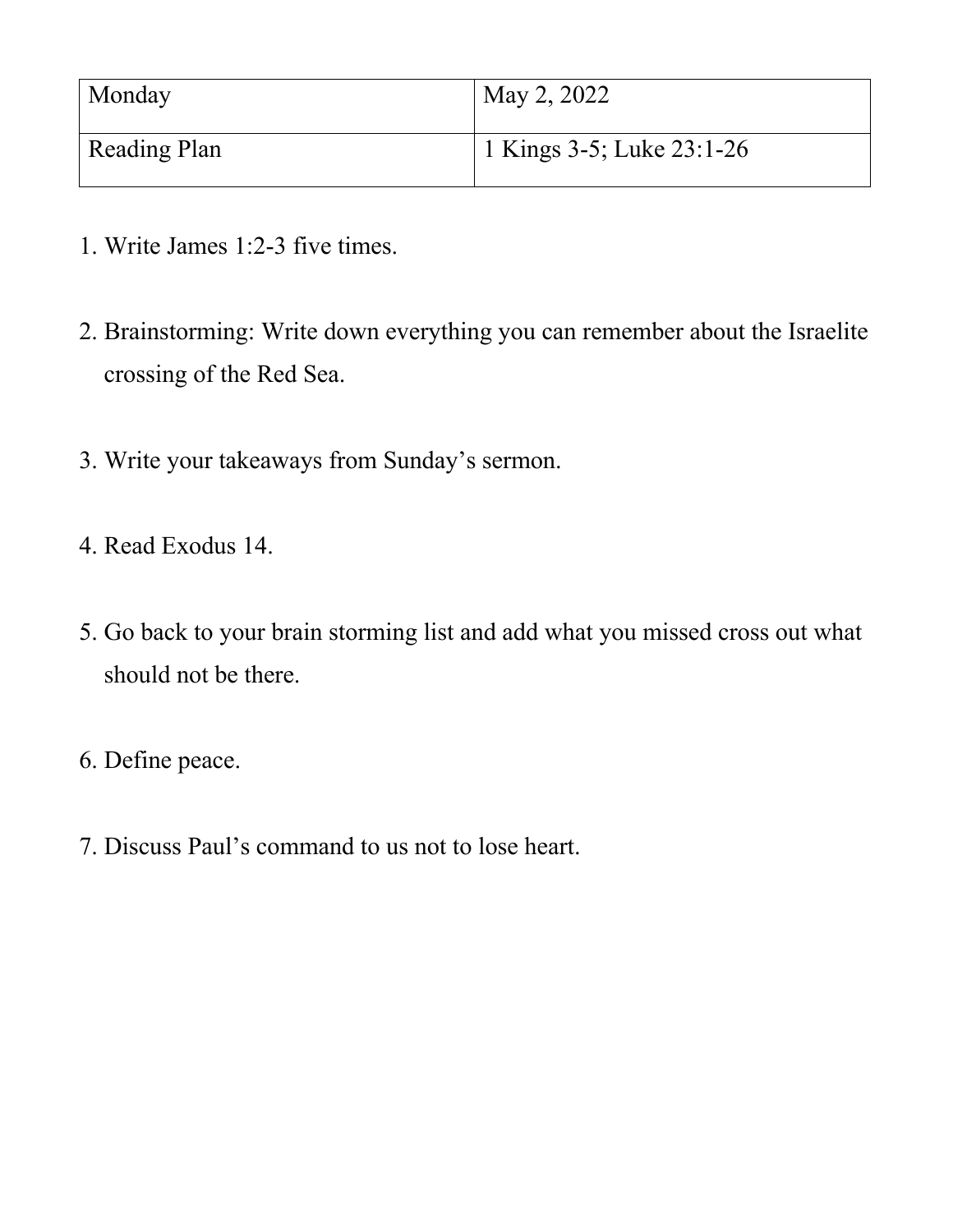| Tuesday      | May 3, 2022                |
|--------------|----------------------------|
| Reading Plan | 1 Kings 6-7; Luke 23:27-38 |

- 1. Write James 1:2-3 five times.
- 2. Read Exodus 14.
- 3. List the 10 plagues the Lord God brought on Egypt.
- 4. Find a map that shows Pi Hahiroth, between Migdol and the sea.
- 5. According to God in Exodus 14:4 what would the Egyptians come to know?
- 6. Exodus 14:5 the Pharoah asks the question "Why have we done this?" regarding letting the people go, Why had they release the Israelites?
- 7. How many chariots did the Pharoah take with him?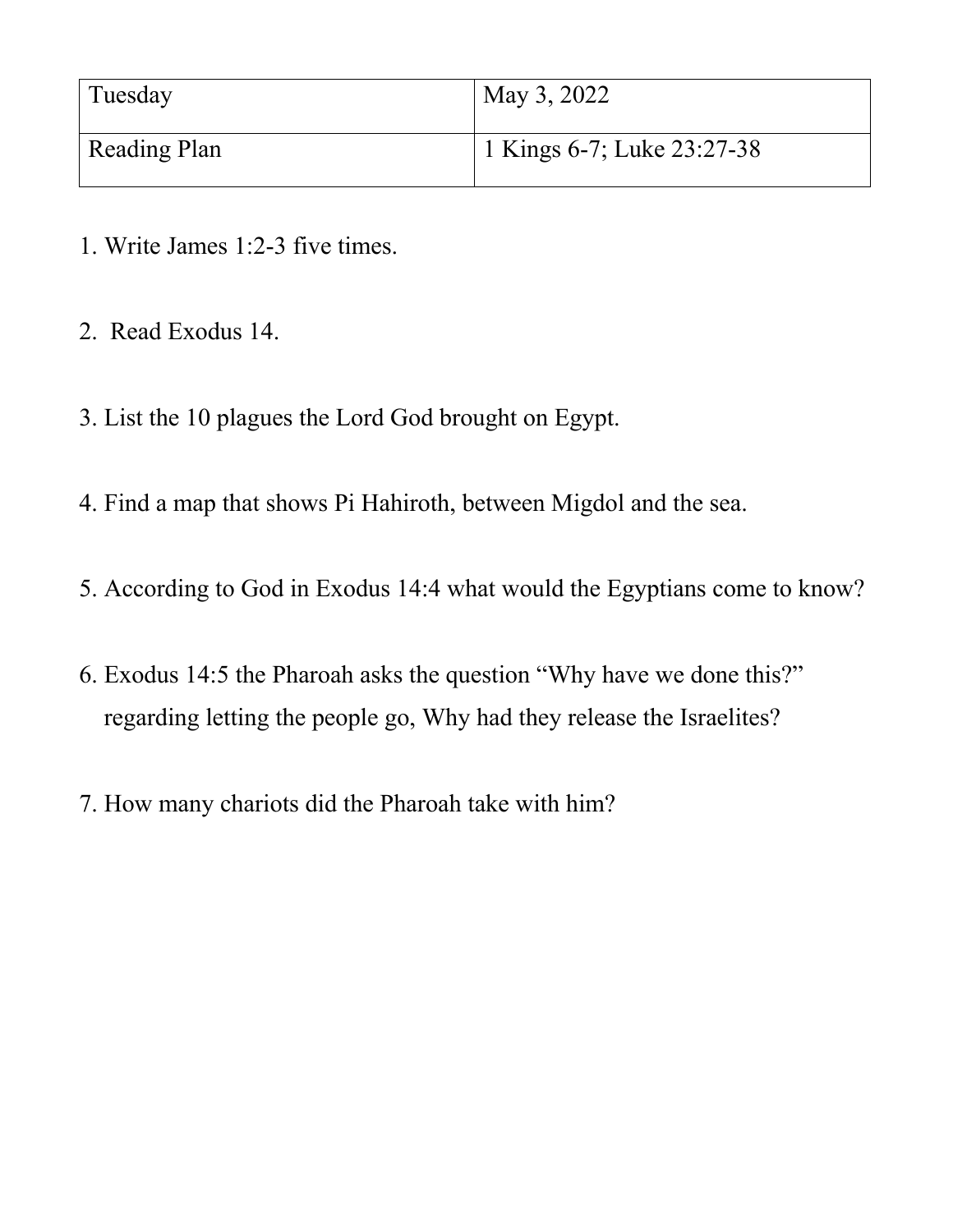| Wednesday           | May 4, 2022                             |
|---------------------|-----------------------------------------|
| <b>Reading Plan</b> | <sup>1</sup> 1 Kings 8-9; Luke 23:39-56 |

- 1. Write James 1:2-3 five times.
- 2. Read Exodus 14.
- 3. The question has been raised, do you think your instructions on Sermon Prep regarding takeaways and preparing to speak them on Wednesday Night causes some people not to share? **My response was, i certainly hope so. My declaration to all who read this is very simple, i absolutely hope so!** But before you go all judgmental and winey on me, hear the truth of my heartbeat. You need to be prepared to speak. You are about to open up and share with the children of God what He spoke to you and showed you in and through His Word, so that, they too may see the Truth, and be transformed to walk in it. Yes, yes, yes, you should be prepared, and you should be clear, and what you say should be edifying. So I cannot stress enough, be prepared. Your nerves, your anxiety, your searching for the right word, that is all part of the speaking. I don't think you should worry about that one bit, God will show you how easy He can overcome that. You prepare and know your Lord and Savior Jesus Christ is always prepared.

Prepare your takeaways for discussion. Be pointed and purposeful in what you desire to say. **Remember several people would like to speak so work on**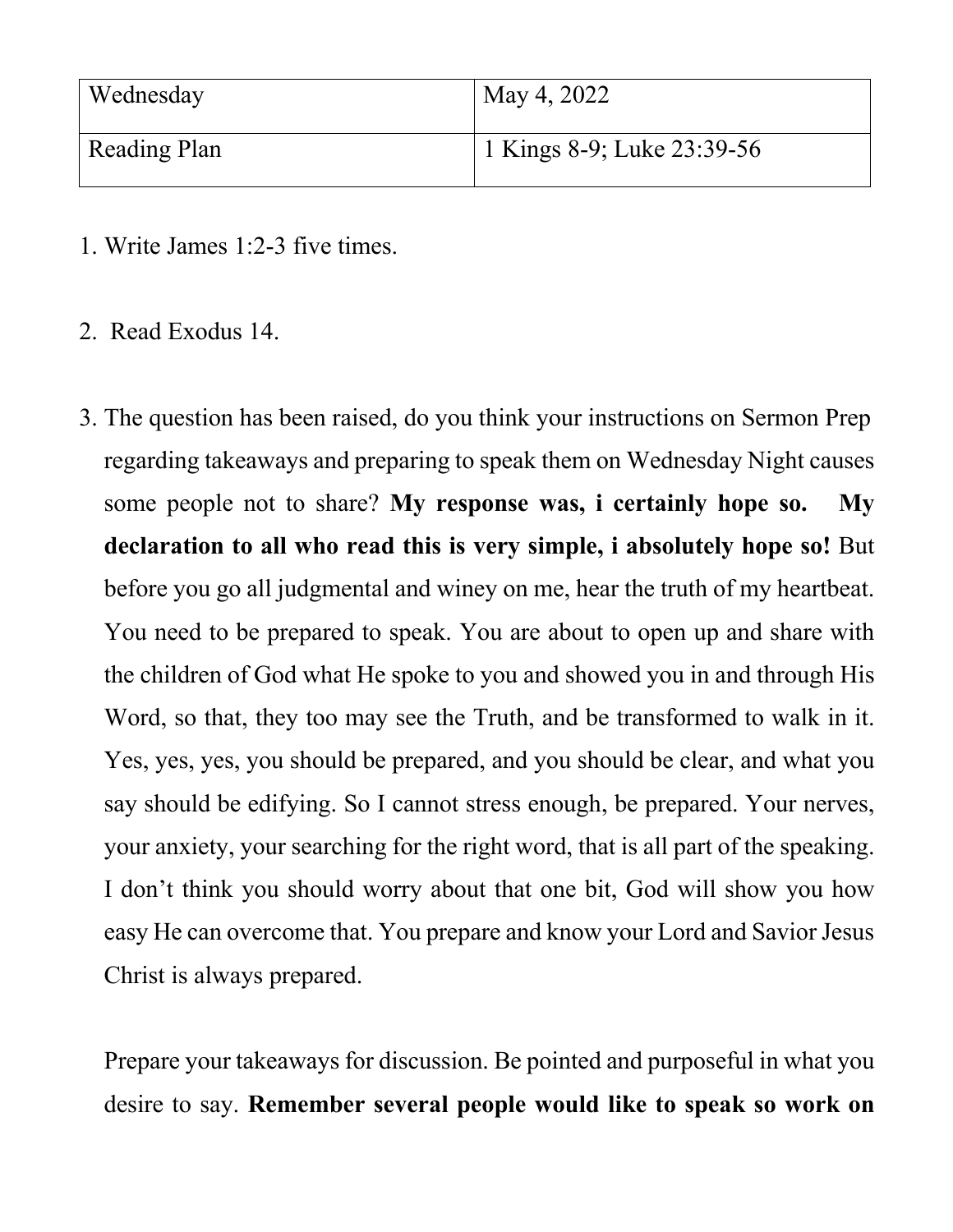**what you want to say, be pointed and brief.** Write it down, but you are not expected to say everything you write down. You are not being asked to discuss everything you write down from your takeaways. You are being asked to discuss **something (a part) the Lord used to speak to you clearly**. Share what God leads you to share. Be confident to share as He leads you, as it will impact others and perhaps open their eyes to clarity and strength. **With that said, let us be efficient in our delivery and purposeful in what we say. Let us be prepared. God anoints preparation….BE PREPARED!**

- 4. Read verse 9 and then read verse 2. What were the Israelites doing?
- 5. What did the people say to Moses?
- 6. Discuss how we can take the same approach the Israelites did when the going gets tough. Give examples in your own life.
- 7. "And when Pharaoh drew near, the children of Israel lifted their eyes, and behold, the Egyptians marched after them. So they were \_\_\_\_\_\_\_\_ afraid, and the children of Israel cried out to the Lord."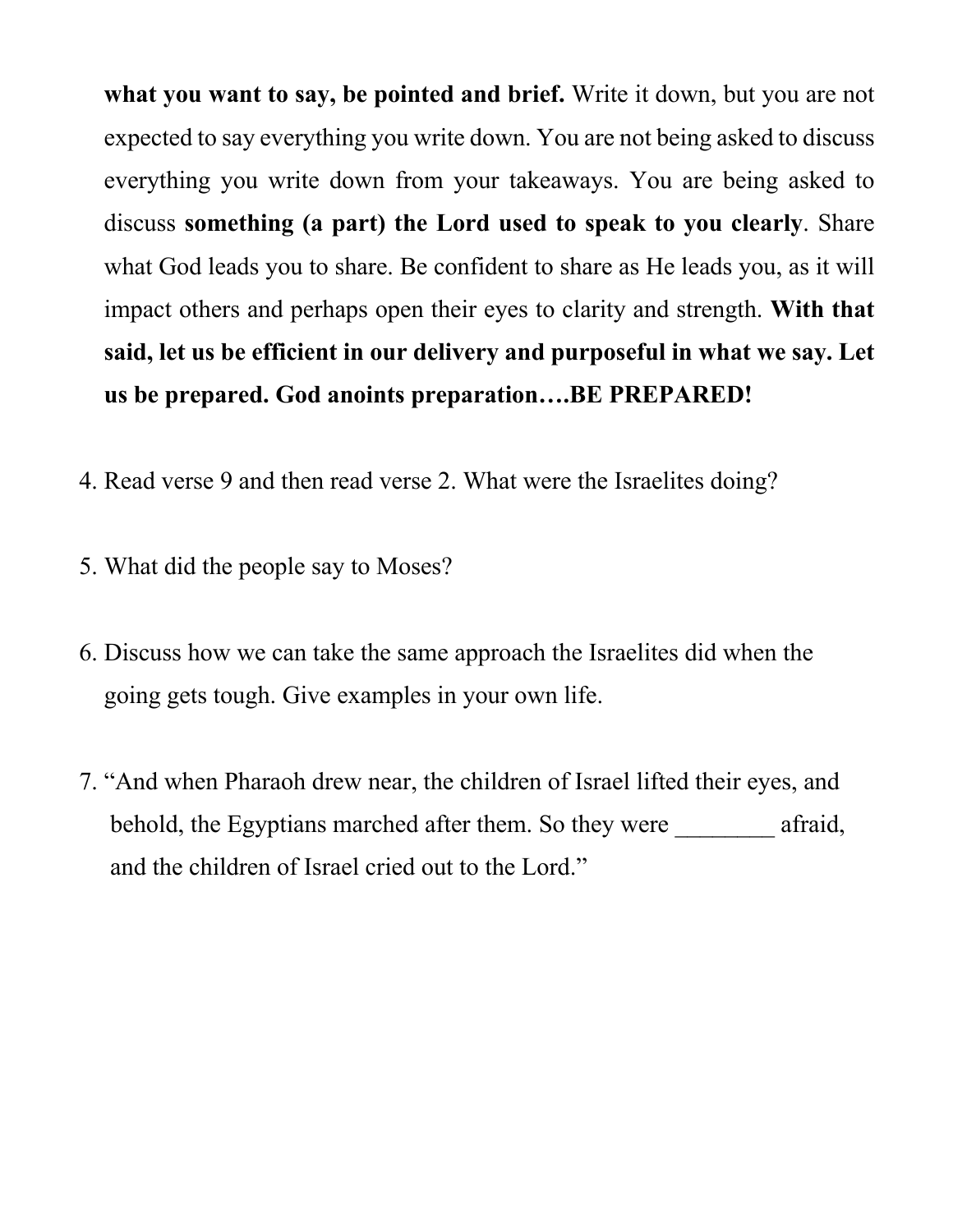| Thursday     | May 5, 2022                 |
|--------------|-----------------------------|
| Reading Plan | 1 Kings 10-11; Luke 24:1-35 |

- 1. Write James 1:2-3 five times.
- 2. Read Exodus 14.
- 3. Read Exodus 14:14 in the NKJV and the ESV. What is the word the ESV uses for peace.
- 4. What were the people doing when they were told to be silent?
- 5. How well do you handle silence?
- 6. This is a serious assignment and one i want you to do a couple of times the Rest of the week, Stop what you are doing and remain silent do not say a word for 10 minutes, simply focus you hearts affection and your minds attention on who Jesus Christ is. Don't say anything just remain silent.
- 7. How did number 6 go? Come back here each time you do it and write a little afterwards.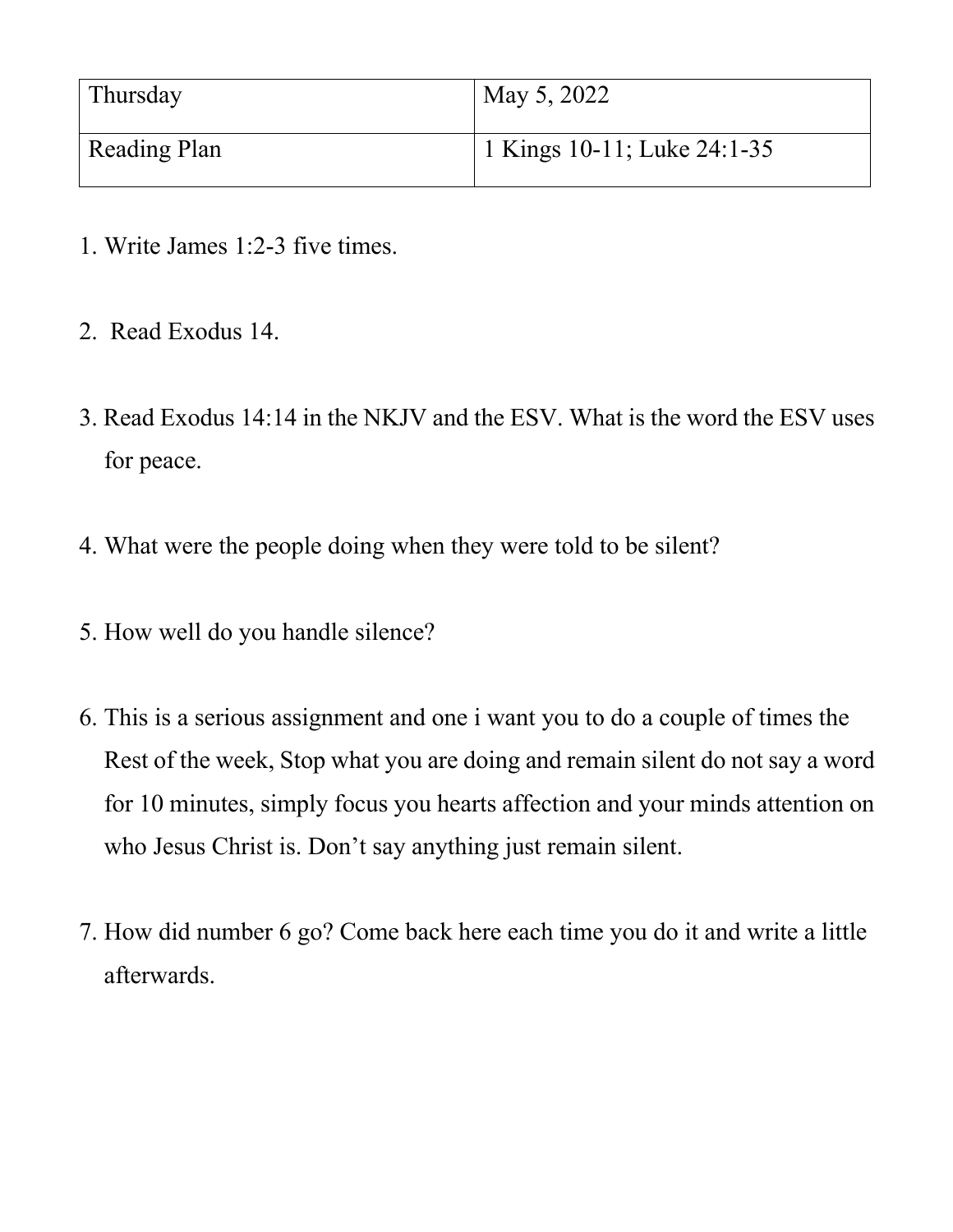| Friday       | May 6, 2022                               |
|--------------|-------------------------------------------|
| Reading Plan | <sup>1</sup> 1 Kings 12-13; Luke 24:36-53 |

- 1. Write James 1:2-3 five times.
- 2. Read Exodus 14.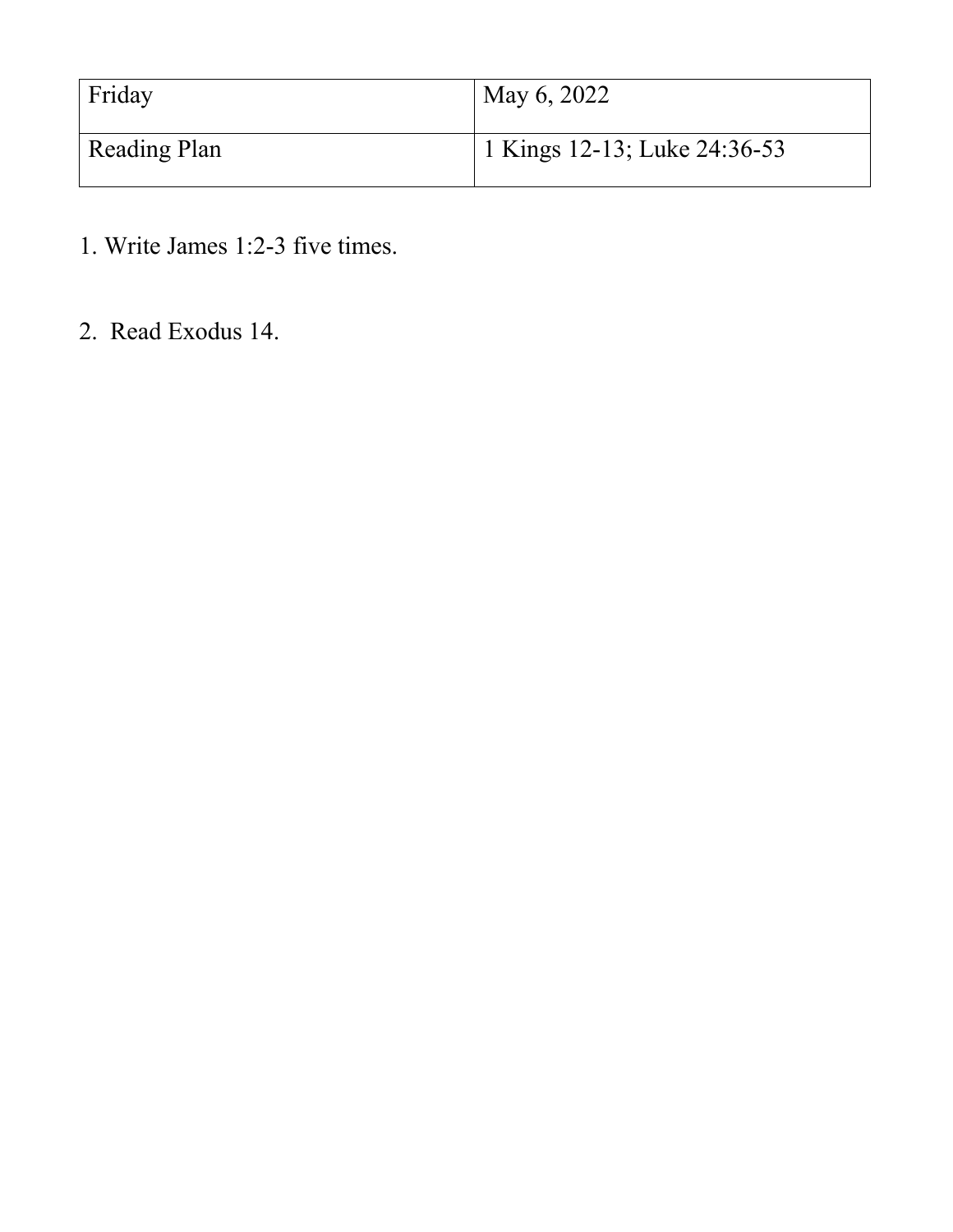| Saturday     | May 7, 2022                |
|--------------|----------------------------|
| Reading Plan | 1 Kings 14-15; John 1:1-28 |

- 1. Write James 1:2-3 five times.
- 2. Read Exodus 14.
- 3. Who wore a coat of many colors? Who was he?
- 4. Read two Proverbs your choice. Explain what they mean.
- 5. Call someone you love and share with something you learned this week.
- 6. Write the books of the Bible in order.
- 7. Pray for service tomorrow. Be ready to recite the memory verse for this week. Pray for your pastor. Pray for your church family. Pray for all who volunteer each and every week. Walk worthy of the calling today! Talk with someone about your preparation this week! Write the mission statement of theway church.